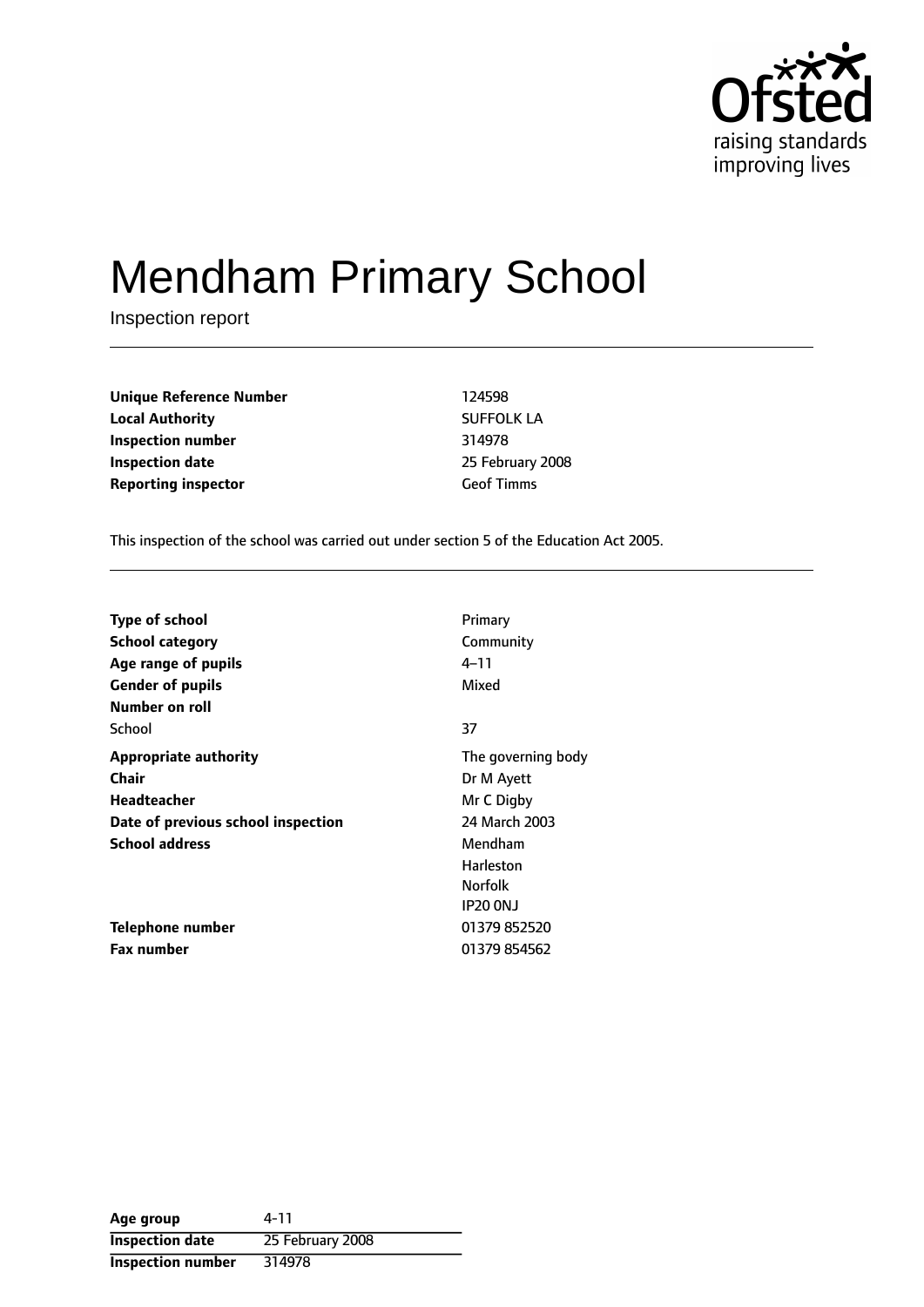.

© Crown copyright 2008

#### Website: www.ofsted.gov.uk

This document may be reproduced in whole or in part for non-commercial educational purposes, provided that the information quoted is reproduced without adaptation and the source and date of publication are stated.

Further copies of this report are obtainable from the school. Under the Education Act 2005, the school must provide a copy of this report free of charge to certain categories of people. A charge not exceeding the full cost of reproduction may be made for any other copies supplied.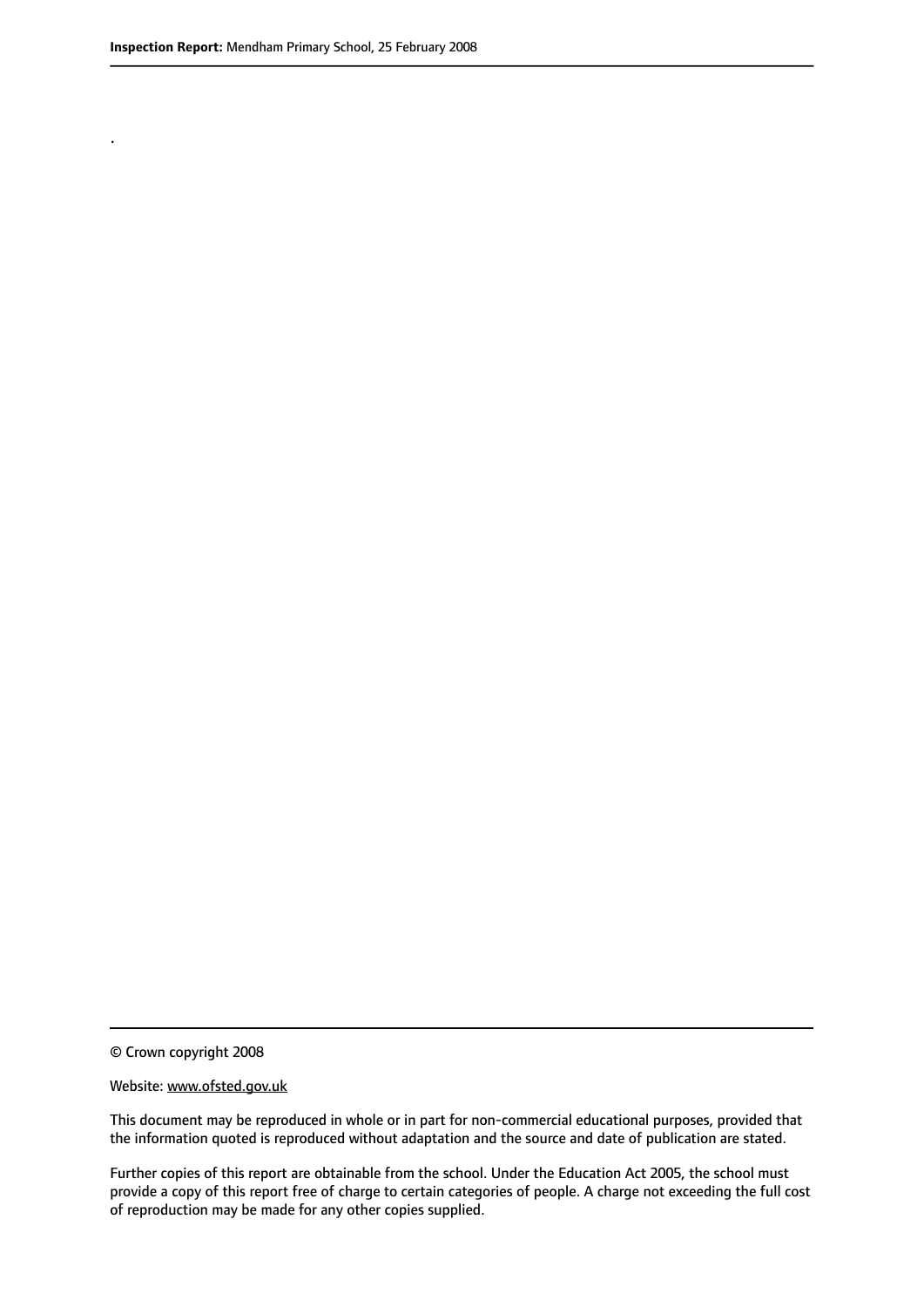# **Introduction**

The inspection was carried out by an Additional Inspector.

### **Description of the school**

This is a very small school serving the village of Mendham and surrounding area. Pupils come from a wide range of socio-economic backgrounds and the proportion entitled to free school meals is below average. Children entering the school do so with very different pre-school experiences. Their attainment on entry to the Reception Year is often broadly in line with that expected but it varies widely from year to year because of the small number of pupils in each year group. There are very few pupils from minority ethnic backgrounds and none with English as an additional language. The number of pupils with learning difficulties and/or disabilities is above average and, as a result, the school provides for a range of learning and medical needs. Recent awards include an Activemark for sports provision and an ECO award for the school's environmental work.

### **Key for inspection grades**

| Grade 1 | Outstanding  |
|---------|--------------|
| Grade 2 | Good         |
| Grade 3 | Satisfactory |
| Grade 4 | Inadequate   |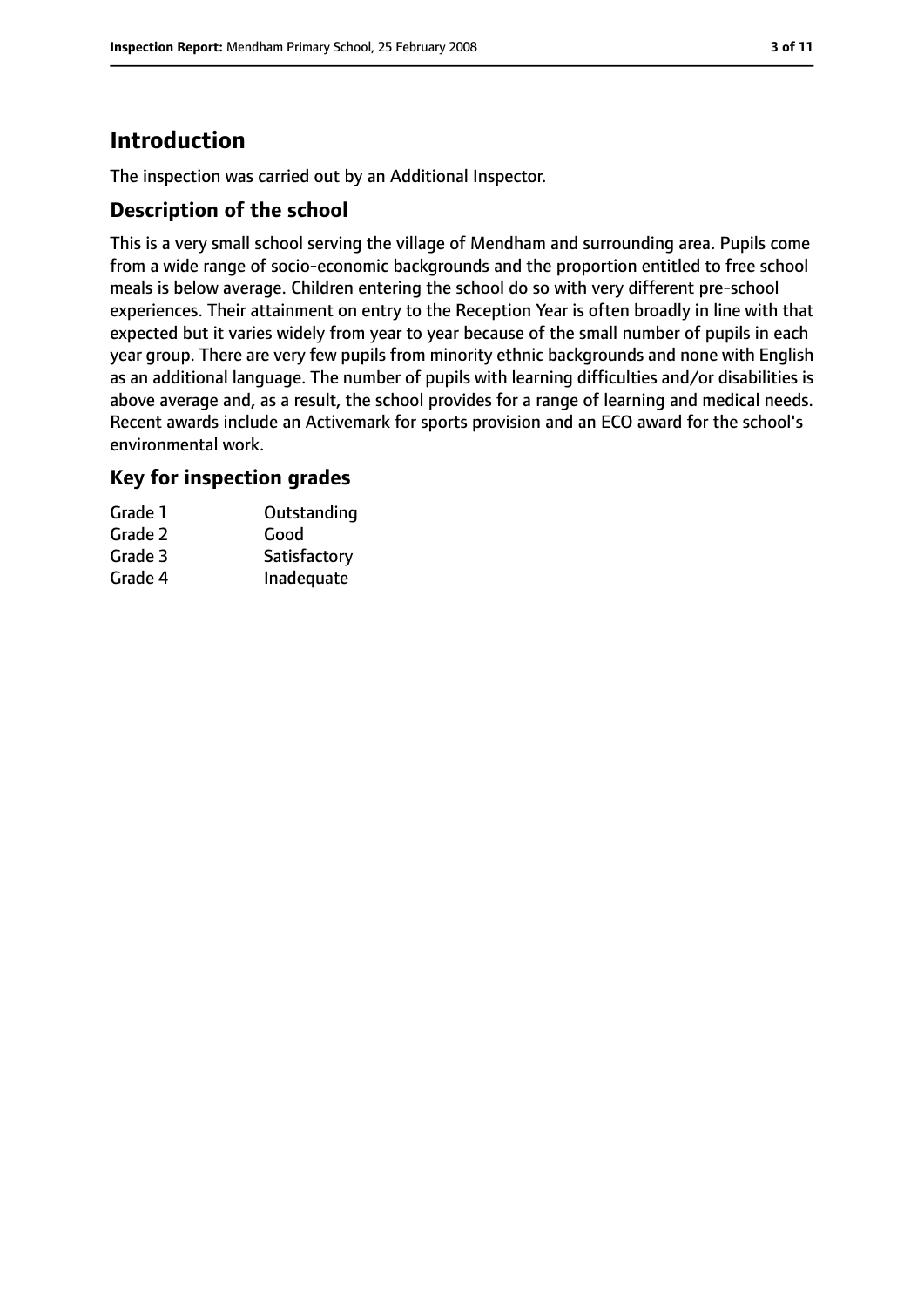# **Overall effectiveness of the school**

#### **Grade: 2**

This good school provides an exceptional level of care and personal development for pupils. It has many important outstanding features and is continually looking to improve. The staff work very hard and very successfully to provide a fully rounded education for the small number of pupils. The parents are very appreciative of the school's work and one wrote, 'Very happy with all aspects of the school - my daughter looks forward to going in every day.'

A major strength of the school is its supportive but challenging ethos. This is particularly evident in the outstanding progress made by pupils with a range of learning or medical needs. Those with behavioural or emotional difficulties, and those with specific learning needs, make excellent progress and often achieve better than such pupils achieve nationally. They do well because the staff identify their needs early and work tirelessly to ensure they receive the right sort of support while challenging them to do the best they can.

Other pupils achieve well and standards by the end of Year 6 are usually above average. However, the very small size of the year groups means results can vary widely from year to year. For example, in some years, results are below average and in other years they are above average. Nevertheless, inspection findings indicate that pupils make good progress in relation to their own starting points and learning needs. In 2007, standards in the Year 2 national assessments were above average in reading and writing, but below average in mathematics. In the Year 6 tests in 2007, standards were above average in English and mathematics and exceptionally high in science. The school is developing a system for tracking the pupils' progressthat is appropriate for the small numbers involved, and this is already helping them recognise and address any underachievement more efficiently. Standards throughout the school are very high in art and design and in pupils' use of information and communication technology (ICT).

Pupils make good progress because they have outstanding attitudes towards school and they are well taught. There are excellent relationships between teachers and pupils. This is evident in outstanding behaviour and a willingness among pupils to take responsibility for their learning. Attendance is above average and this reflects their enjoyment of school. Pupils have an excellent understanding of how to keep healthy and safe, and through such activities as the ECO committee and road safety committee they make an excellent contribution to their own and the wider community. The school provides excellent opportunities for pupils to work cooperatively, take responsibility and develop above average basic skills ensuring that they are extremely well prepared for their future lives. The school provides an excellent curriculum, which offers innovative opportunities for pupils to make good progress, although full use is not yet made of the excellent outdoor resources available to them. There is an outstanding level of pastoral and academic support and guidance for pupils. Staff ensure all requirements for safeguarding pupils are met.

The success of the school is due to good leadership and management, and in particular the headteacher's outstanding enthusiasm and desire to do the best for the pupils. This attitude is shared by staff and pupils, and is a major reason for the school's success and the friendly ethos. As one parent said, 'They care for the children deeply and for this we are very grateful.' The governors provide a good level of support but do not spend sufficient time evaluating the school's success, most notably from a lack of focused visits to see the school in action. Taken together, the clear improvements since the last inspection, the willingness to try new ideas and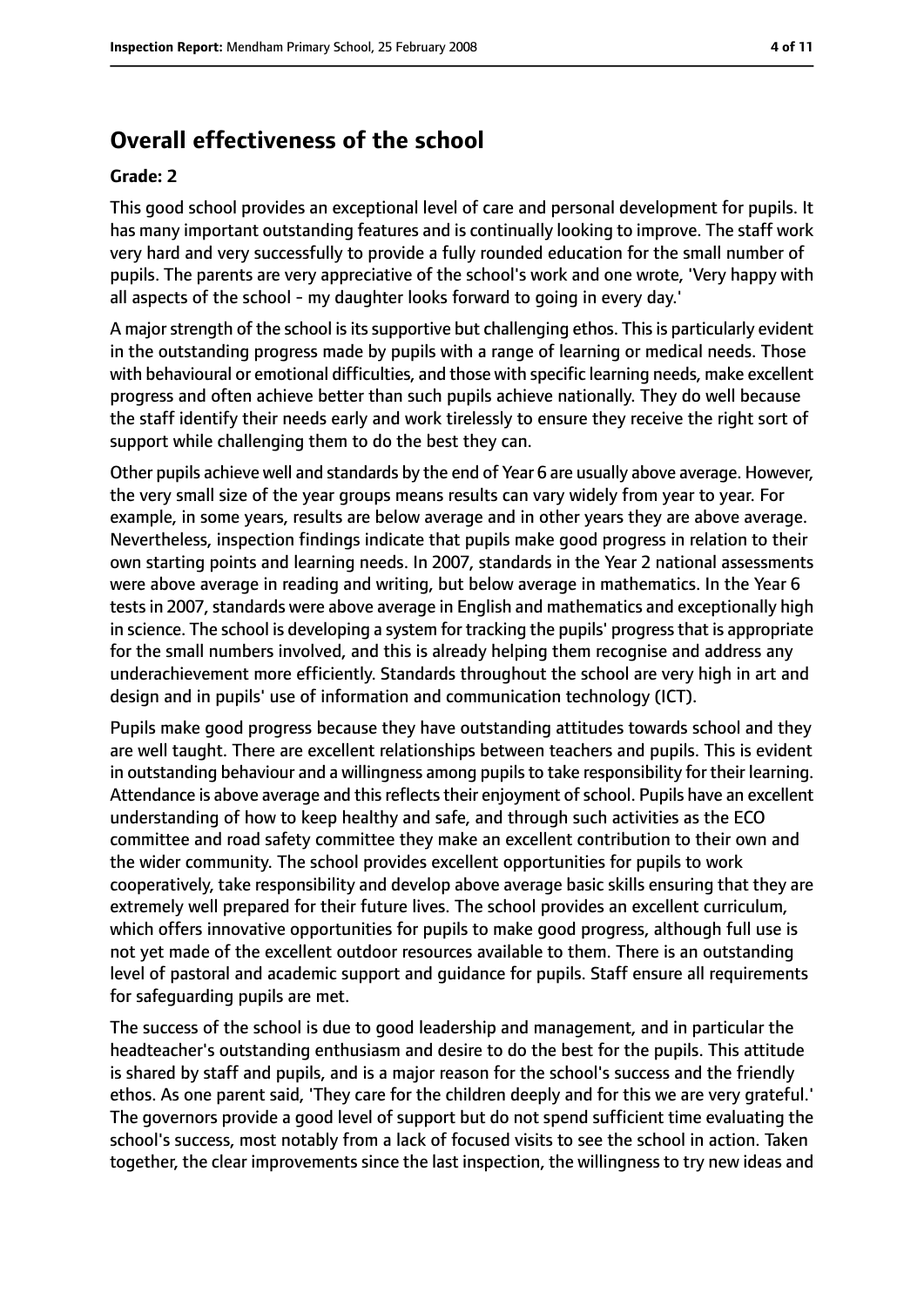to look beyond the school for any required expertise and the lack of complacency show that the school has an excellent capacity to improve.

#### **Effectiveness of the Foundation Stage**

#### **Grade: 2**

The Reception children spend part of the day working together and part in a class with Year 1 and Year 2 pupils. The teacher plans the work well and ensures that it is appropriate for them given their ages and pre-school experiences. They have good opportunities to work and play with older pupils as well as having activities that help them to make good progress. The teacher maintains detailed on-going records of their learning, which ensures that their progress is well tracked. The teaching assistant who often works with the youngest children effectively leads their play activities and encourages their use of language. The children have a good start to school. They make good progress in all expected areas of learning and are well prepared for their future education.

### **What the school should do to improve further**

- Improve the leadership skills of governors so that they can contribute to school evaluation more effectively.
- Develop the outdoor facilities to provide all pupils with a more effective learning resource.

# **Achievement and standards**

#### **Grade: 2**

The very small size of year groups makes year on year comparisons unsafe. Over time, however, the picture is of rising standards and good progress. Many of the pupils with learning or behavioural needs make outstanding progressin their learning and do better than similar pupils nationally. There are no significant differences in the achievement of boys or girls, pupils from ethnic minority groups or the more able; all make equally good progress. Current standards in Year 6 show that there is some very high quality and imaginative written work, such as that based on Hamlet. Standards in mathematics, reading and writing are often above average and phonic skills are improving too. Standards in science are exceptionally high and this reflects some excellent teaching.

# **Personal development and well-being**

#### **Grade: 1**

Pupils' personal development is outstanding because of the high level of care and support provided by the school. Pupils' excellent behaviour and their excellent attitudes towards school are major factors contributing to their good rate of learning. Their spiritual, moral, social and cultural development is excellent and the school works hard to teach pupils about other cultures and faiths as well as developing a deep spiritual appreciation of art and the environment. Older pupils look after the younger ones with little prompting and all show a genuine care for each other. Attendance is above average. Although the school does not authorise this, a significant number of parents still take children out of school for holidays. Opportunities such as fruit selling, ECO awareness and their road safety work provide pupils with excellent levels of personal development.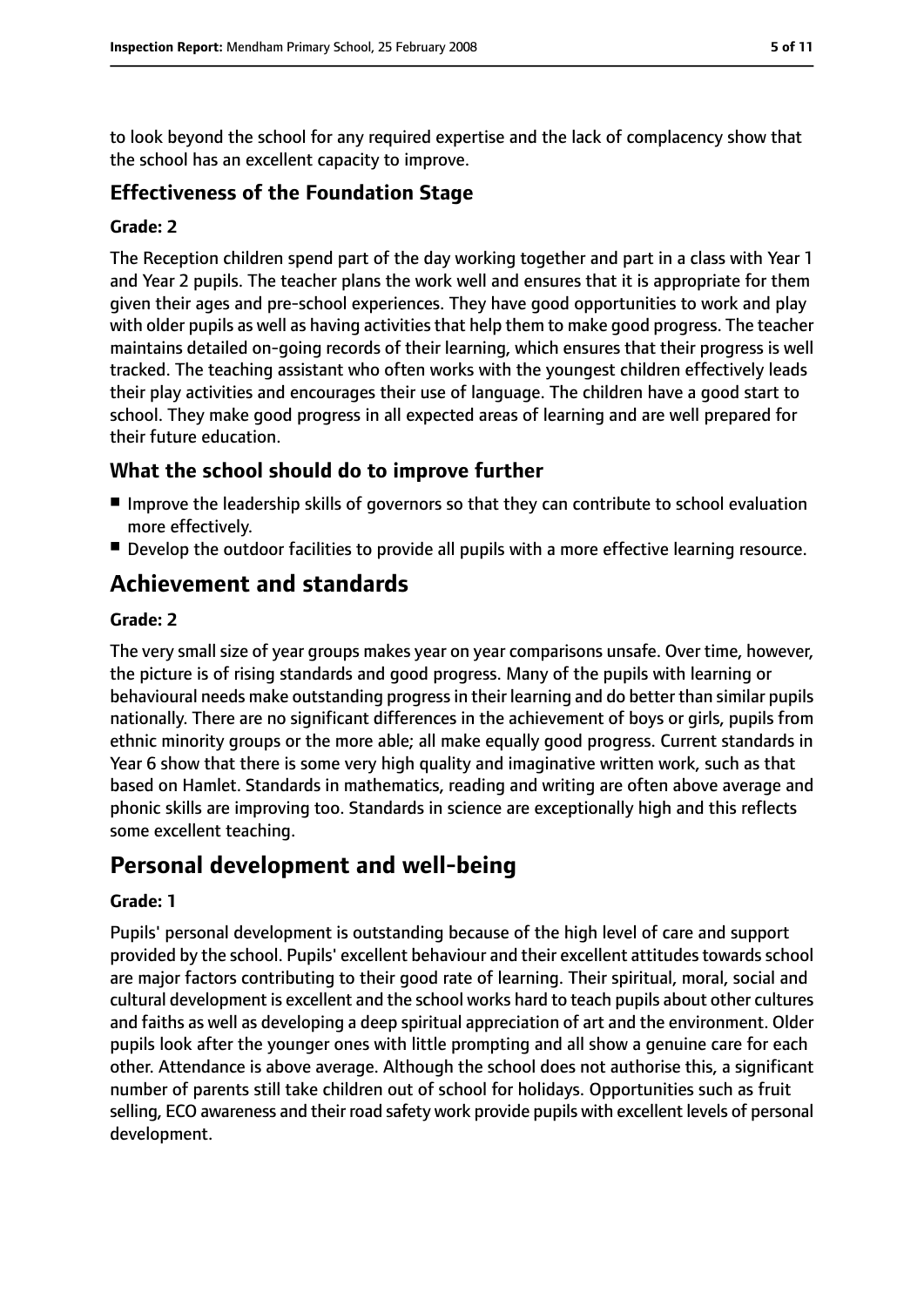# **Quality of provision**

# **Teaching and learning**

#### **Grade: 2**

The teachers work very hard to ensure pupils receive good quality teaching in all subjects. They are supported well by talented teaching assistants whose skills and expertise are used effectively to support younger and less able pupils, and to assist in assessing pupils' progress. Teachers plan well for the mixed age classes and lessons are effective in meeting the needs of a range of abilities. Teachers know their pupils well and they have excellent relationships with them. Resources are used well and the use of ICT is a strength. However, too much of the marking of work consists of praise and does not always make clear how pupils can improve, especially in mathematics. However, teachers' oral feedback to pupils is productive and the pupils say teachers are effective in helping them to learn new things, as well as being very supportive.

#### **Curriculum and other activities**

#### **Grade: 1**

This is outstanding because the school does much more than provide the basic required curriculum and is willing to innovate and try new ideas. In science, for example, all of the work is based on investigations and is mainly recorded as computer presentations. This is one way the school gives pupils excellent opportunities to develop their ICT skills through other subjects. The use of drama and the extension of opportunities for developing good speaking and listening skills is also very effective. The school provides excellent opportunities, given its size, for pupils to take part in residential and other visits. The outdoor environment provides an excellent opportunity for the school to develop outdoor learning at all ages, although this work is yet to be fully developed.

#### **Care, guidance and support**

#### **Grade: 1**

This is a very caring school. It provides an excellent balance between support and challenge to help most pupils achieve well. This is especially evident in the provision for those with emotional and behavioural needs or those who finding learning difficult. Their early identification, and rigorous support through a range of outside agencies as well as school staff, results in excellent progress. Outstanding pastoral and academic care ensures the school retains its highly praised family ethos and pupils talk about how they feel safe and how they can trust the adults with any concerns they may have. Pupils know their targets and these are appropriately challenging.

# **Leadership and management**

#### **Grade: 2**

The school is excellently led by the headteacher whose enthusiasm for the school and its pupils has remained undimmed for many years. He ensures the school is well run and available funds are used appropriately. Innovative ideas, such as the allocation of some additional teaching assistant time to raise extra funds through grants and other sources, add a great deal to the school resources. The headteacher has created a climate of continuous improvement that demonstrates a lack of complacency in the school's efforts to raise standards further and ensure more consistency in pupil progress. The governors are supportive of the school and they have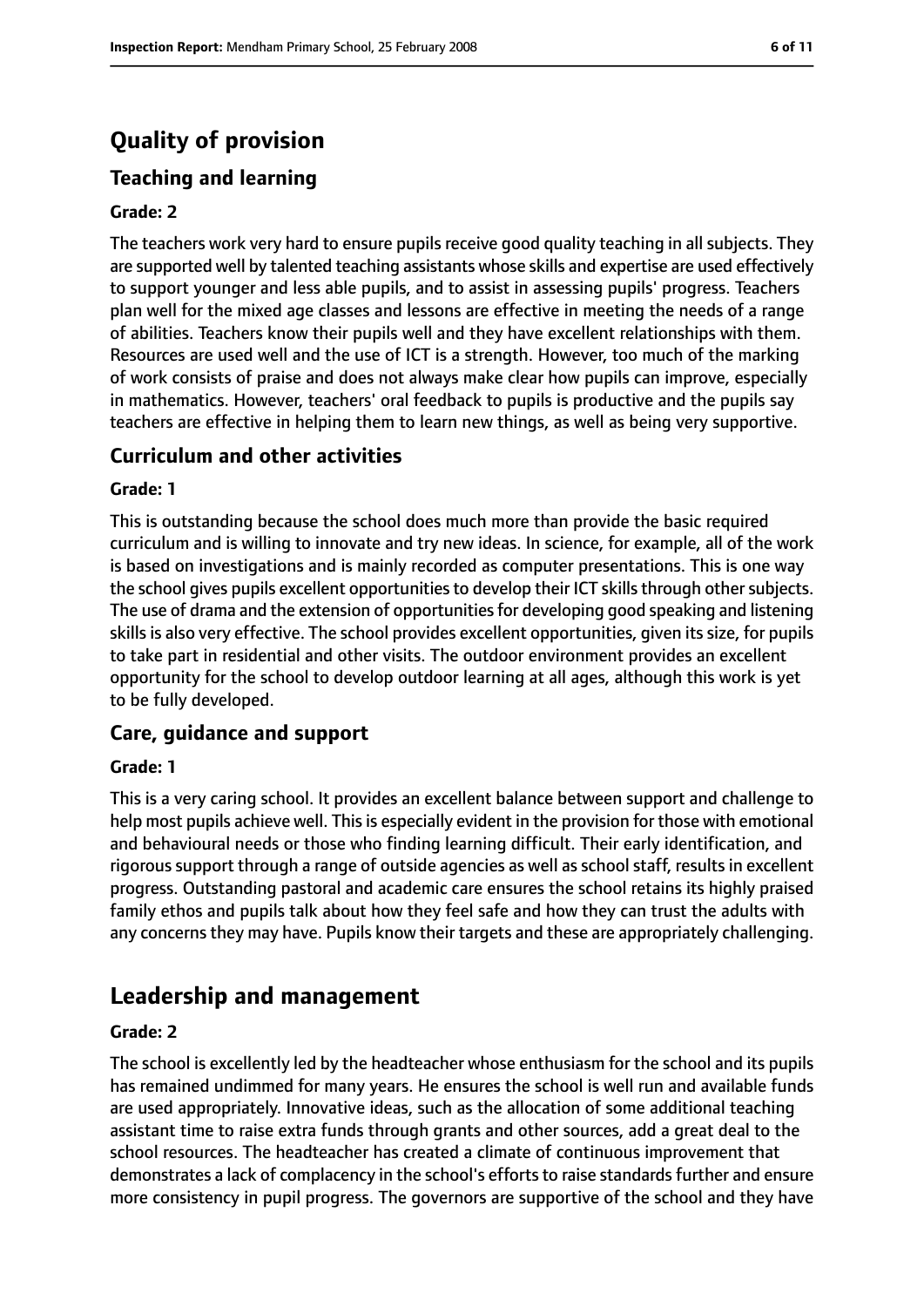a sound knowledge of major strengths and weaknesses. Developing an effective link between the excellent self-evaluation, the school improvement plan and the headteacher's report to the governors is beginning to create a focused view of school improvement. However, insufficient time is spent reviewing the school in action through making focused visits to inform governors' decision-making.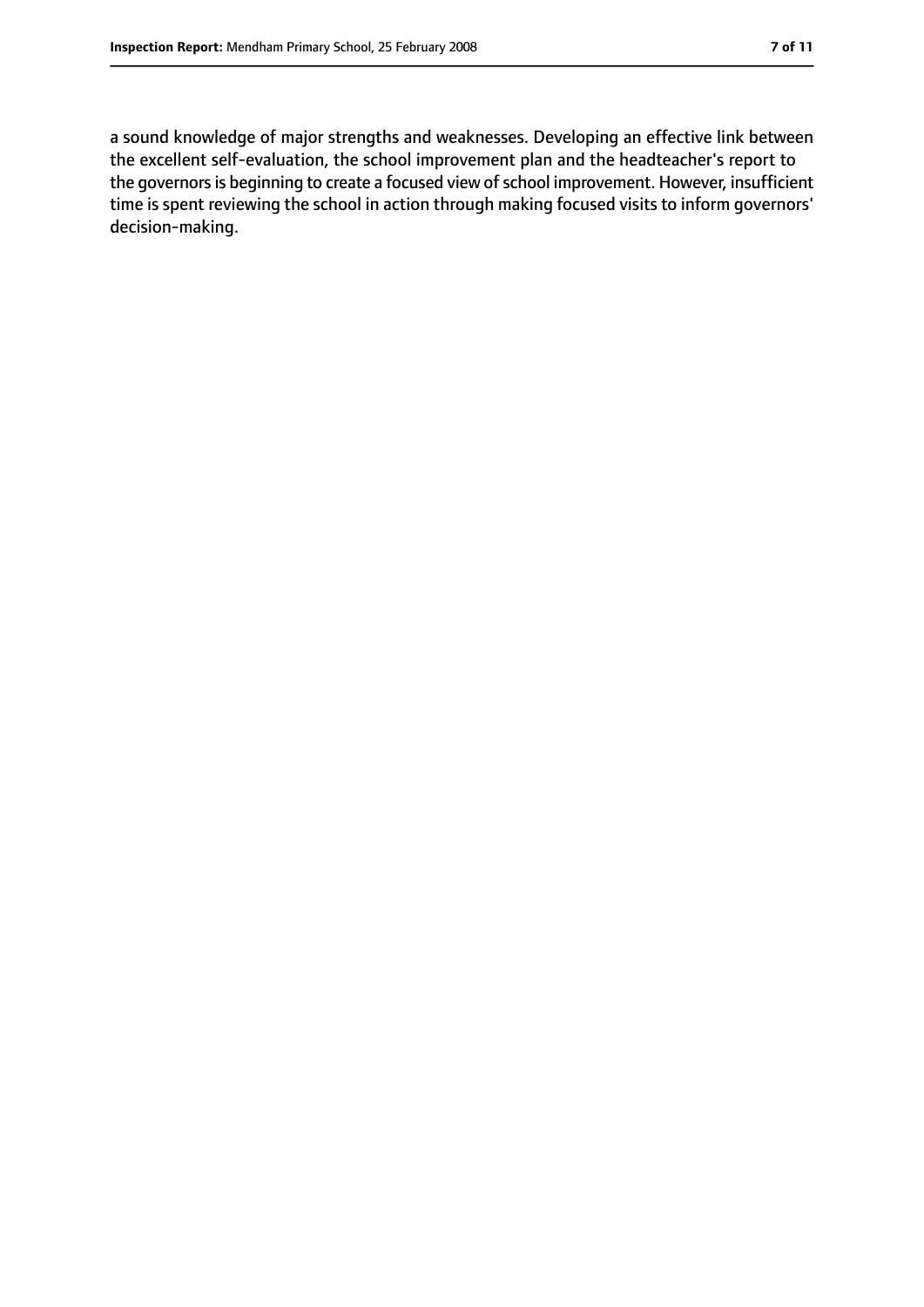**Any complaints about the inspection or the report should be made following the procedures set out in the guidance 'Complaints about school inspection', which is available from Ofsted's website: www.ofsted.gov.uk.**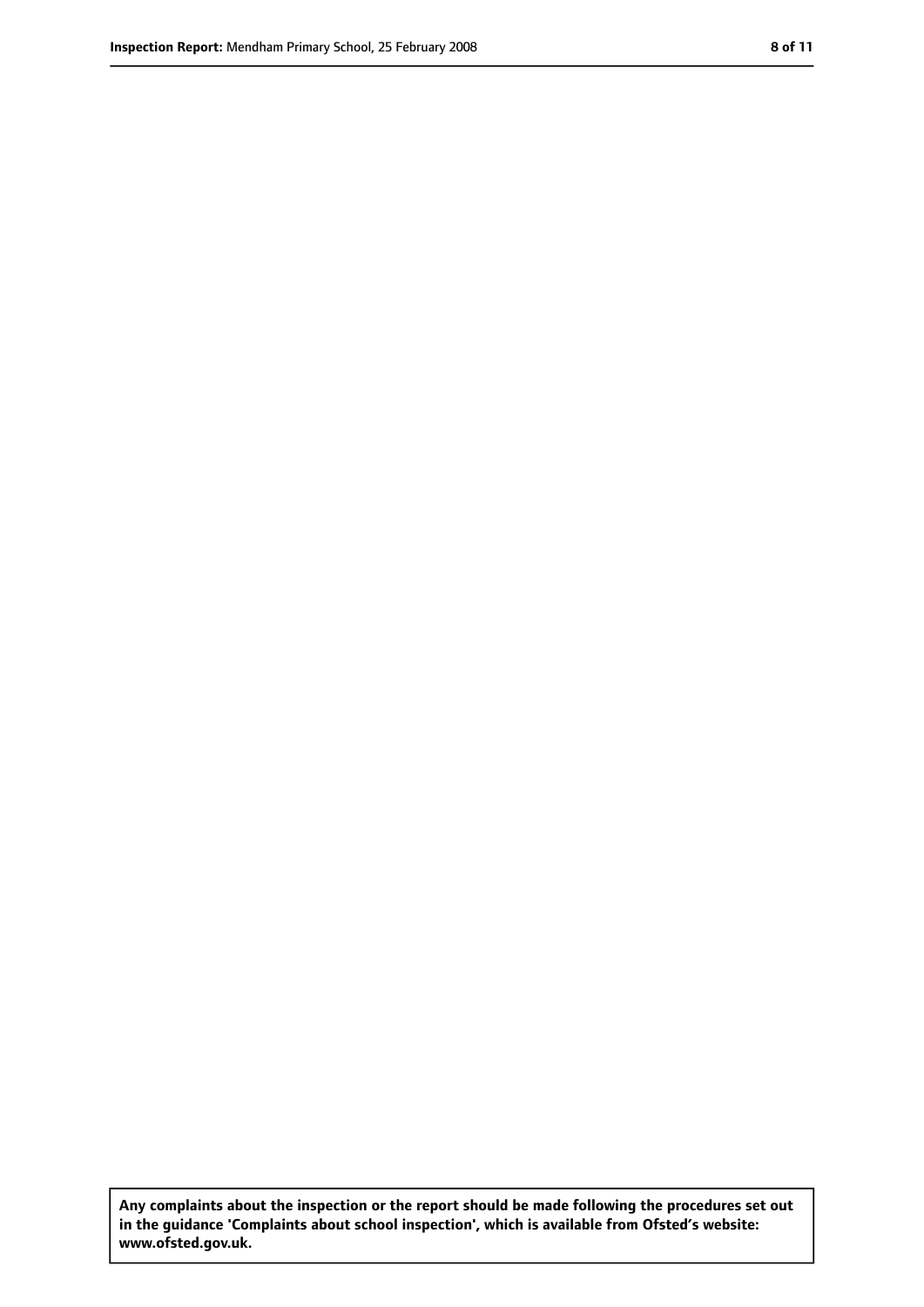#### **Annex A**

# **Inspection judgements**

| $^{\backprime}$ Key to judgements: grade 1 is outstanding, grade 2 good, grade 3 satisfactory, and | <b>School</b>  |
|----------------------------------------------------------------------------------------------------|----------------|
| arade 4 inadequate                                                                                 | <b>Overall</b> |

### **Overall effectiveness**

| How effective, efficient and inclusive is the provision of education, integrated<br>care and any extended services in meeting the needs of learners? |     |
|------------------------------------------------------------------------------------------------------------------------------------------------------|-----|
| Effective steps have been taken to promote improvement since the last<br>inspection                                                                  | Yes |
| How well does the school work in partnership with others to promote learners'<br>well-being?                                                         |     |
| The effectiveness of the Foundation Stage                                                                                                            |     |
| The capacity to make any necessary improvements                                                                                                      |     |

### **Achievement and standards**

| How well do learners achieve?                                                                               |  |
|-------------------------------------------------------------------------------------------------------------|--|
| The standards <sup>1</sup> reached by learners                                                              |  |
| How well learners make progress, taking account of any significant variations between<br>groups of learners |  |
| How well learners with learning difficulties and disabilities make progress                                 |  |

### **Personal development and well-being**

| How good is the overall personal development and well-being of the<br>learners? |  |
|---------------------------------------------------------------------------------|--|
|                                                                                 |  |
| The extent of learners' spiritual, moral, social and cultural development       |  |
| The extent to which learners adopt healthy lifestyles                           |  |
| The extent to which learners adopt safe practices                               |  |
| How well learners enjoy their education                                         |  |
| The attendance of learners                                                      |  |
| The behaviour of learners                                                       |  |
| The extent to which learners make a positive contribution to the community      |  |
| How well learners develop workplace and other skills that will contribute to    |  |
| their future economic well-being                                                |  |

### **The quality of provision**

| How effective are teaching and learning in meeting the full range of the<br>learners' needs?          |  |
|-------------------------------------------------------------------------------------------------------|--|
| How well do the curriculum and other activities meet the range of needs<br>and interests of learners? |  |
| How well are learners cared for, quided and supported?                                                |  |

 $^1$  Grade 1 - Exceptionally and consistently high; Grade 2 - Generally above average with none significantly below average; Grade 3 - Broadly average to below average; Grade 4 - Exceptionally low.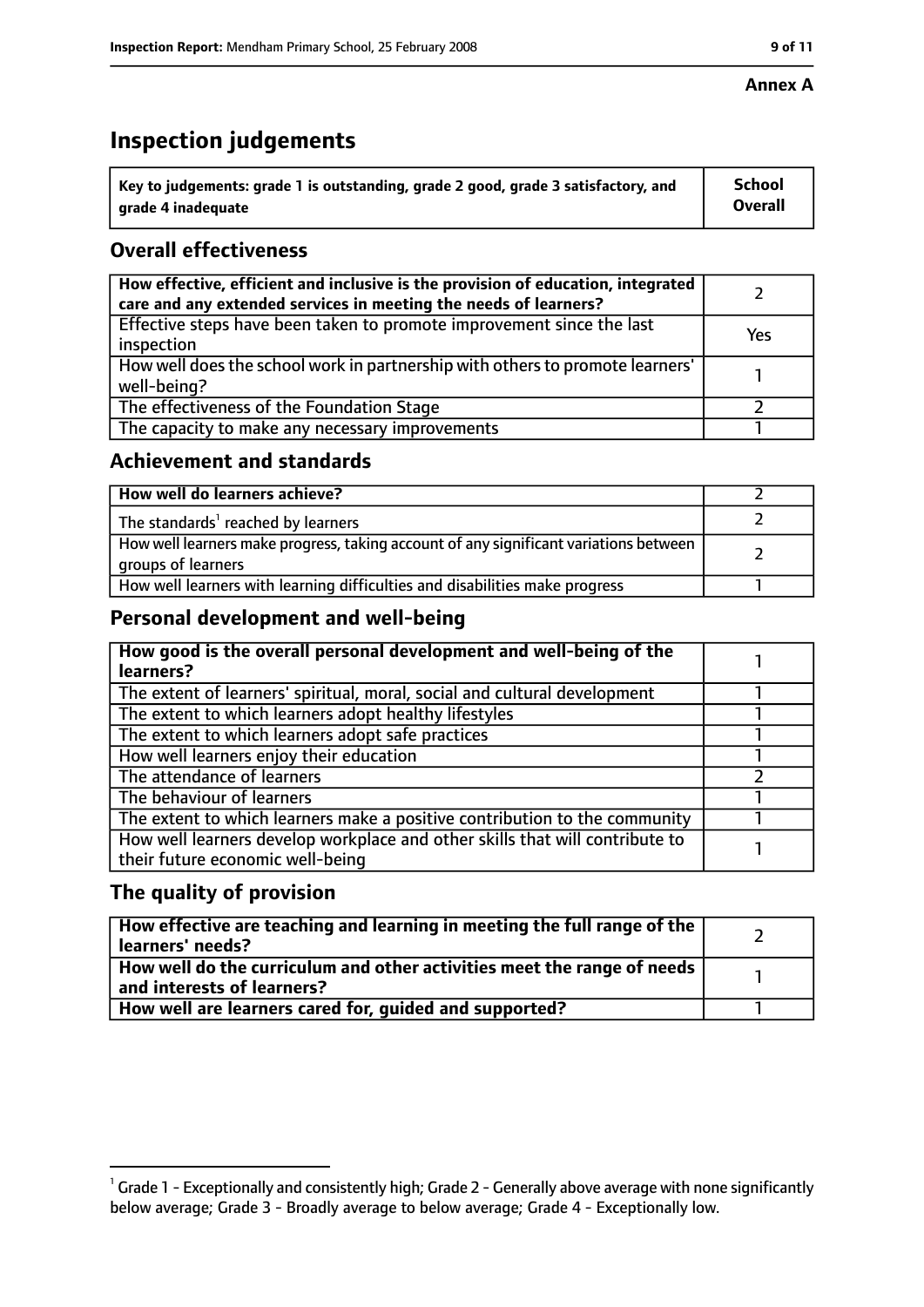# **Annex A**

# **Leadership and management**

| How effective are leadership and management in raising achievement              |     |
|---------------------------------------------------------------------------------|-----|
| and supporting all learners?                                                    |     |
| How effectively leaders and managers at all levels set clear direction leading  |     |
| to improvement and promote high quality of care and education                   |     |
| How effectively leaders and managers use challenging targets to raise standards |     |
| The effectiveness of the school's self-evaluation                               |     |
| How well equality of opportunity is promoted and discrimination tackled so      |     |
| that all learners achieve as well as they can                                   |     |
| How effectively and efficiently resources, including staff, are deployed to     |     |
| achieve value for money                                                         |     |
| The extent to which governors and other supervisory boards discharge their      |     |
| responsibilities                                                                |     |
| Do procedures for safequarding learners meet current government                 | Yes |
| requirements?                                                                   |     |
| Does this school require special measures?                                      | No  |
| Does this school require a notice to improve?                                   | No  |